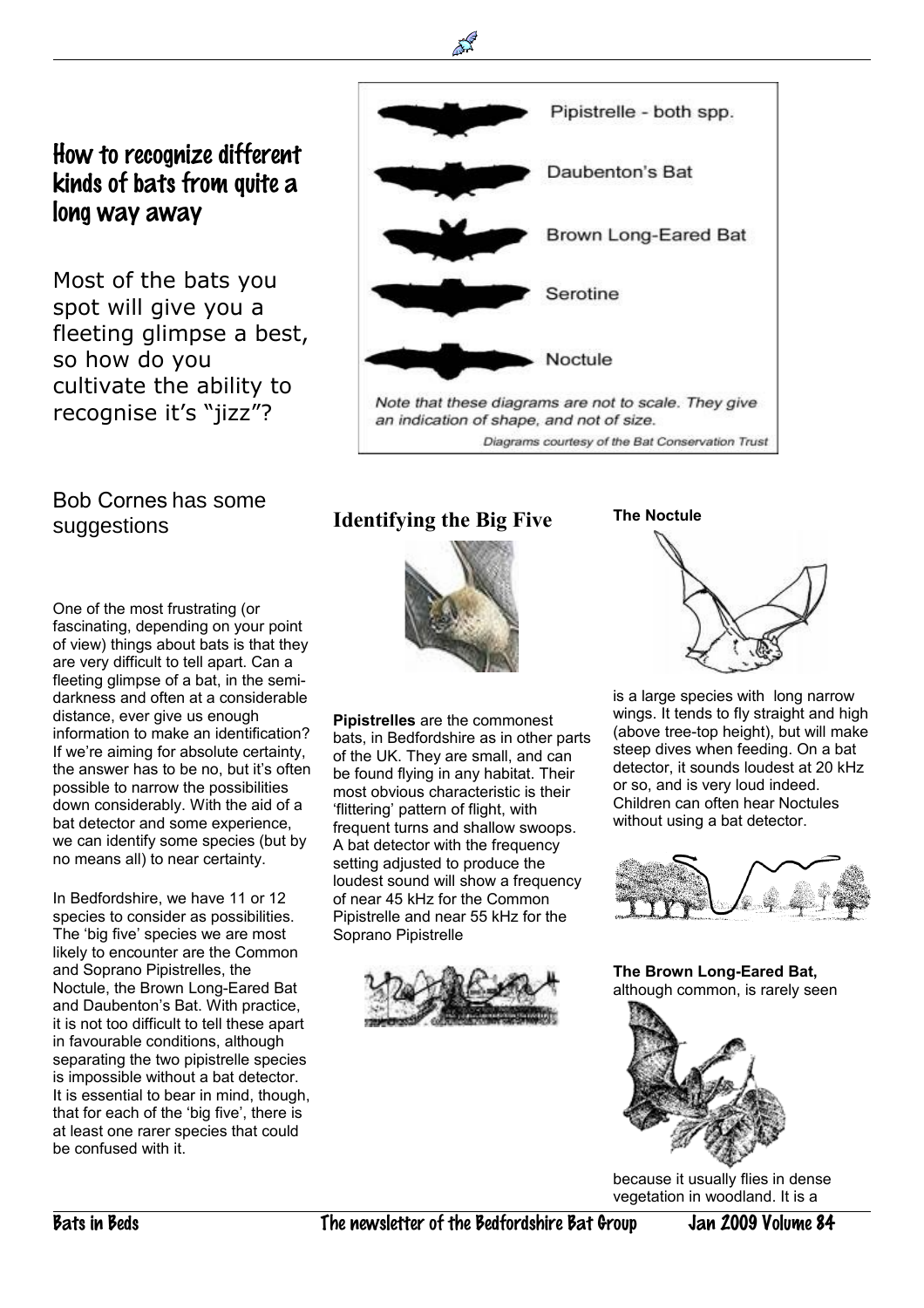medium-sized species with broad wings. Its flight is slow and very manoeuvrable, and it can hover for a few seconds at a time. It is said that, in ideal conditions, it is possible to see its ears which are about as long as the rest of its body (but I can only say that I never have). On a bat detector, it is so quiet as to be inaudible unless it is within 3 or 4 metres of the detector. It is by far the most difficult of the 'big five' to see.



#### **Daubenton's Bat**



belongs to the *Myotis* group, and is sometimes very difficult to tell apart from the others (Natterer's, Brandt's and Whiskered Bats). It is smallish, with fairly broad wings. The only reliable way to identify it is when it is feeding over water. It flies at a constant height of 1-5 cm above the water and occasionally snatches insects from the water with its feet.



On a bat detector, it produces rapid clicking sounds with no obvious change in volume when the frequency setting is adjusted.



We usually see all of the 'big five' at our regular surveys at Stockgrove Country Park on alternate Monday evenings. If you join us on 2 or 3 of these surveys, you will be well set up to recognize pipistrelles, Noctules, Brown Long-Eared Bats and Daubenton's Bats.

#### **Possible points of confusion**

Some features of bats are particularly unreliable when you are trying to identify them in flight. In particular, size can be very hard to assess. All experienced bat watchers have heard the less experienced say "Look – there's some large ones and some small ones" when watching a group of pipistrelles. It is safest not to consider size differences unless they are very obvious. Colour is also very difficult to judge. It is true that Noctules are orangey-brown, and that only the *Myotis* bats and the Brown Long-Eared have pale bellies, but you are very unlikely to see these differences in flying bats. It is best to avoid shining torches at flying bats – it doesn't help because the torchlight causes more rather than less confusion, and it will almost certainly disturb the bats and cause them to move away.

#### **The rarer species**

We have evidence of the rare **Nathusius' Pipistrelle** in Bedfordshire. Identifying it in flight is impossible without the aid of a timeexpansion bat detector. It is therefore likely to be mistaken for Common Pipistrelle.



There are two species that could be confused with the Noctule. We have no unambiguous records of **Leisler's Bat** in Bedfordshire, but it is very similar to the Noctule and, if it is seen, it is likely to be misidentified.

 It is a little easier to distinguish Serotines from Noctules. **Serotines** are as large as Noctules, but have broad rather than narrow wings, and fly lower then Noctules. They tend to feed on insects on hedges or near the ground.



In woodland and at head height or higher over water, the *Myotis* bats cannot safely be told apart. There is also the possibility of confusing Brown Long-Eared Bat and Natterer's Bat when using a bat detector.

That just leaves the Barbastelle. **Barbastelles** are distinctive, but rarely seen. They are medium-sized bats with broad wings. They tend to fly in straight lines in woodland or along hedgerows, sometimes just below tree-top height and sometimes considerably lower. They sound different from the other species on a bat detector, with calls that sound like loud heavy clicks (like castanets, some have said), loudest at 30-35 kHz but inaudible above about 45 kHz. A time-expansion or frequency division detector is needed for certain identification.

It should be obvious from all this that identifying bats in flight is a tricky business, but well worth trying. Remember when you send in a record that the species identification will probably be listed as 'unconfirmed' if it is based on a bat in flight. This simply reflects the fact that 100% certainty is impossible. If you've been able to narrow down the possibilities using the guidelines above, your possible or probable identification will still be useful

Another excellent way to get better at identifying bats is to use `Jones & Walsh's Field Studies: Council's leaflet. A bargain at £2.50 for a laminated copy. It can be ordered for the FSC website.